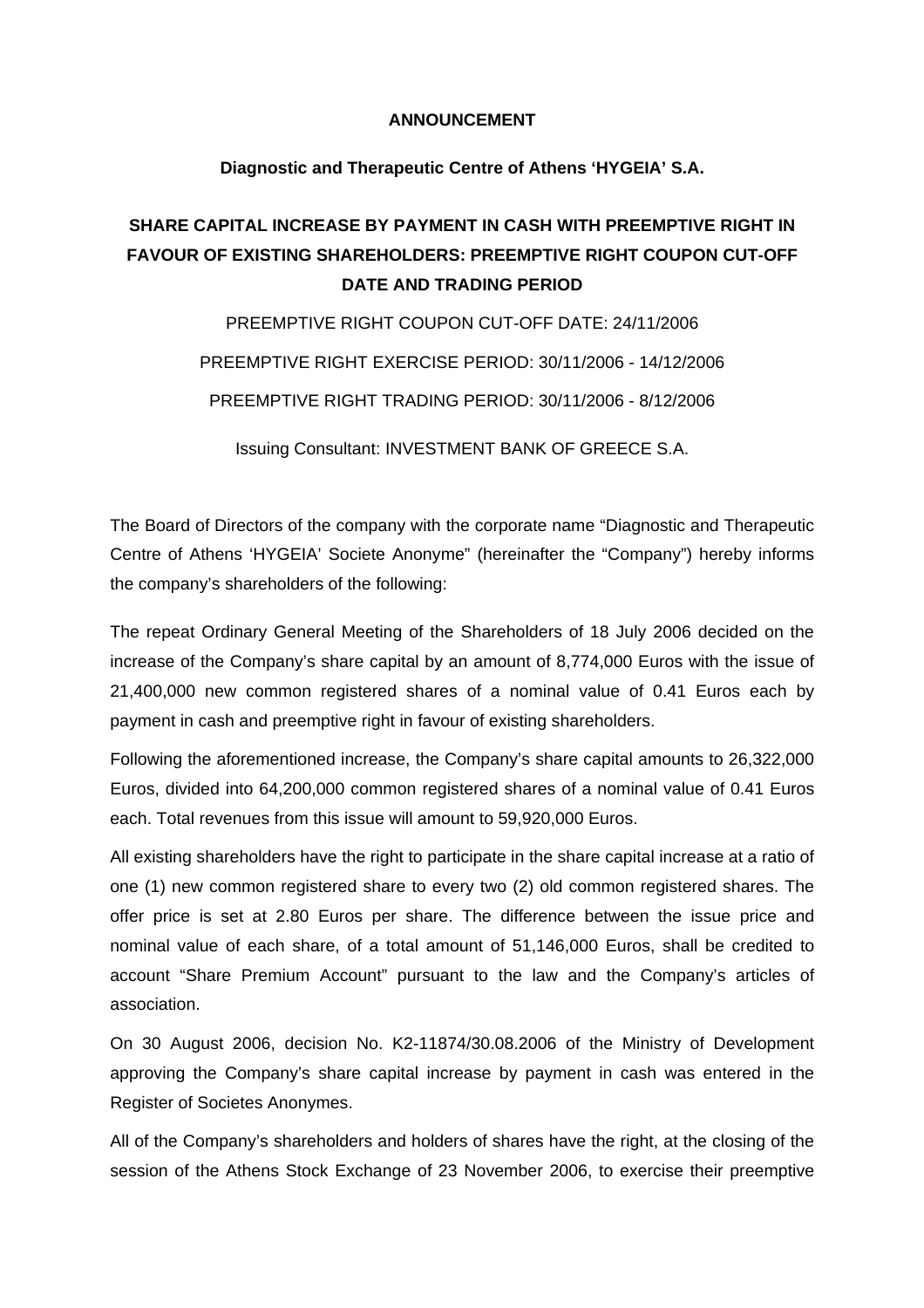right on the present increase by payment in cash. As from 24 November 2006 the Company's shares will be traded on the Athens Stock Exchange without a right of participation in the share capital increase by payment in cash. From the same date, 24 November 2006, the opening price of the Company's shares, as these are traded on the Athens Stock Exchange, shall be set in accordance with the Regulation of the Athens Stock Exchange and decision No. 35/24.11.2005 of the Board of Directors of the Athens Stock Exchange, as this decision is in force.

According to the decision of the repeat Ordinary General Meeting of the Shareholders of 18 July 2006, the issue price of the newly-issued shares shall apply regardless of the stock market price of the Company's share that will have been set at the time the preemptive right is cut-off pursuant to the provisions of article 306 of the Regulation of the Athens Stock Exchange.

The period during which existing shareholders could exercise their preemptive right is set between 30 November 2006 and 14 December 2006.

The date on which shareholders could begin to trade their preemptive right via the electronic transactions system of the Athens Stock Exchange coincides with the date on which the exercise period thereof begins. It should be noted that shareholders may not trade their rights during the last four (4) business days that precede the date on which their right to exercise expires. The time of expiry of the right to trade preemptive rights via the electronic transactions system of the Athens Stock Exchange is set as the time at which the session of the Athens Stock Exchange of 8 December 2006 closes.

Preemptive rights for the acquisition of new shares are transferable and will constitute the object of trading on the Athens Stock Exchange. The said rights shall be credited in the account of each beneficiary in the Dematerialised Securities System on the date the trading thereof begins. Rights that are not exercised by the time the exercise period expires (i.e. until and including 14 December 2006) shall be rendered annulled.

Preemptive rights may be exercised during business days and hours through any branch of the network of EGNATIA BANK S.A. In order to be able to exercise their rights, shareholders must present their identity card, a printout of information of the Dematerialised Securities System relative to their accounts therein, their tax identification number and the relative Blocking Certificate, which they must request from the operator of their account (or from the Central Securities Depository if their shares have been entered in the Special Account of the Dematerialised Securities System). It should be noted that when shareholders exercise their preemptive rights they must also state (a) their Dematerialised Securities System investor account number, (b) their Dematerialised Securities System securities account number and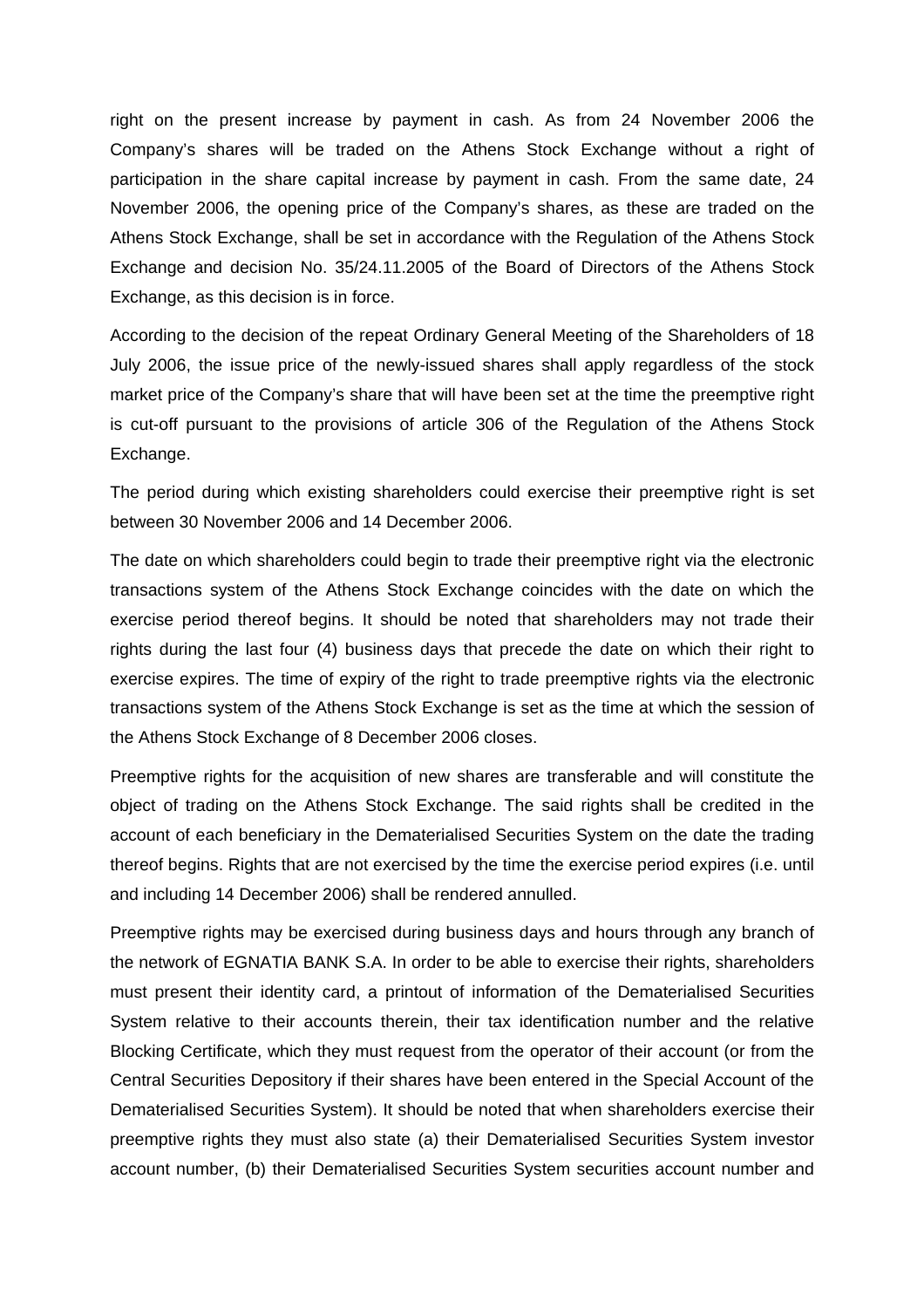(c) the authorised operator of their Dematerialised Securities System securities account. It should be noted that holders of preemptive rights may duly authorise the operator of their securities account to proceed in all necessary actions on their behalf with the purpose of exercising their preemptive rights with regard to the said share capital increase.

Upon subscription, shareholders, at the time they exercise their rights, must, they themselves and without the Company's mediation, pay the price of the new shares (2.80 Euros per share), for which they are registered into a special account that the Company has already opened in the aforementioned Bank for this purpose. Shareholders who subscribe for new shares shall receive a relative receipt, which is neither a security nor a temporary certificate of shares and which cannot be traded on the Athens Stock Exchange.

If the existing shareholders do not subscribe for the entire share capital increase (exercise of preemptive rights), any unsubscribed share will be freely offered at the discretion of the Company's Board of Directors. If a number of shares continue to remain unsubscribed, the Company's share capital will increase by the final number of subscribed shares pursuant to the provisions of article 13a of Codified Law 2190/1920.

Fractions of shares will not be issued. For this reason, shareholders are hereby recommended to gather a number of preemptibve rights that at the time of the exercise thereof form an integer.

The new shares arising from the present increase shall be in dematerialised form and shall be entitled to a dividend from the profits of fiscal year 2006.

The Bulletin regarding the Company's share capital increase, as this was approved by the Board of Directors of the Capital Market Commission on 22 November 2006, will be available at the Company's offices, 4 Erithrou Stavrou str. and KIfisias ave, 151 23, Marousi and at the offices of the Issuing Consultant INVESTMENT BANK OF GREECE S.A., 24B Kifisias ave, 151 25, Marousi, and will be posted in electronic form on the website of the Athens Stock Exchange (www.ase.gr) and on the Company's website (www.hygeia.gr) as from 24 November 2006. The Bulletin will also be available at certain branches of EGNATIA BANK S.A. during the preemptive right exercise period.

The date on which shareholders may begin to trade the new shares on the Athens Stock Exchange, following the completion of the share capital increase, shall be decided by the Company's Board of Directors and announced via a relative announcement.

For further information, shareholders are kindly requested to contact the Company's Shareholder Service Department (tel. 210-68.67.000, Mr Nikos Giabanas).